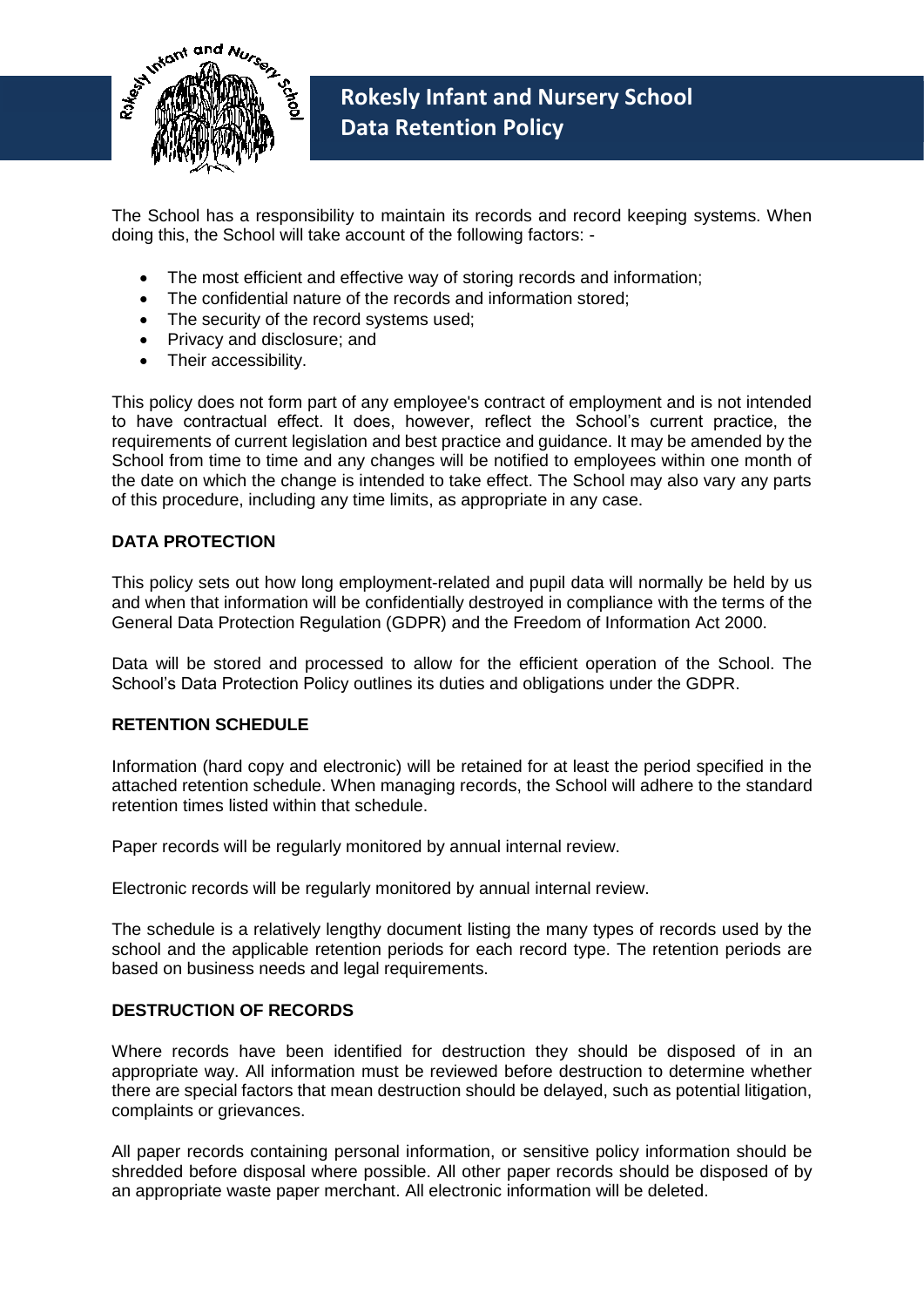The School maintains a database of records which have been destroyed and who authorised their destruction. When destroying documents, the appropriate staff member should record in this list at least: -

- File reference (or other unique identifier);
- File title/description;
- Number of files:
- Name of the authorising officer;
- Date destroyed or deleted from system; and
- Person(s) who undertook destruction.

## **RECORD KEEPING OF SAFEGUARDING**

Any allegations made that are found to be malicious must not be part of the personnel records.

For any other allegations made, the School must keep a comprehensive summary of the allegation made, details of how the investigation was looked into and resolved and any decisions reached. This should be kept on the personnel files of the accused.

Any allegations made of sexual abuse should be preserved by the School for the term of an inquiry by the Independent Inquiry into Child Sexual Abuse. All other records (for example, the personnel file of the accused) should be retained until the accused has reached normal pension age or for a period of 10 years from the date of the allegation if that is longer. Guidance from the Independent Inquiry Child Sexual Abuse states that prolonged retention of personal data at the request of an Inquiry would not contravene data protection regulation provided the information is restricted to that necessary to fulfil potential legal duties that a School may have in relation to an Inquiry.

Whilst the Independent Inquiry into Child Sexual Abuse is ongoing, it is an offence to destroy any records relating to it. At the conclusion of the Inquiry, it is likely that an indication regarding the appropriate retention periods of the records will be made.

## **ARCHIVING**

Where records have been identified as being worthy of preservation over the longer term, arrangements should be made to transfer the records to the archives. A database of the records sent to the archives is maintained in school The appropriate staff member, when archiving documents should record in this list the following information: -

- File reference (or other unique identifier):
- File title/description;
- Number of files: and
- Name of the authorising officer.

## **TRANSFERRING INFORMATION TO OTHER MEDIA**

Where lengthy retention periods have been allocated to records, members of staff may wish to consider converting paper records to other media such as digital media or virtual storage centres (such as cloud storage). The lifespan of the media and the ability to migrate data where necessary should always be considered.

## **TRANSFERRING INFORMATION TO ANOTHER SCHOOL**

We retain the Pupil's educational record whilst the child remains at the school. Once a pupil leaves the school, the file should be sent to their next school. The responsibility for retention then shifts onto the next school. We retain the file for a year following transfer in case any issues arise as a result of the transfer.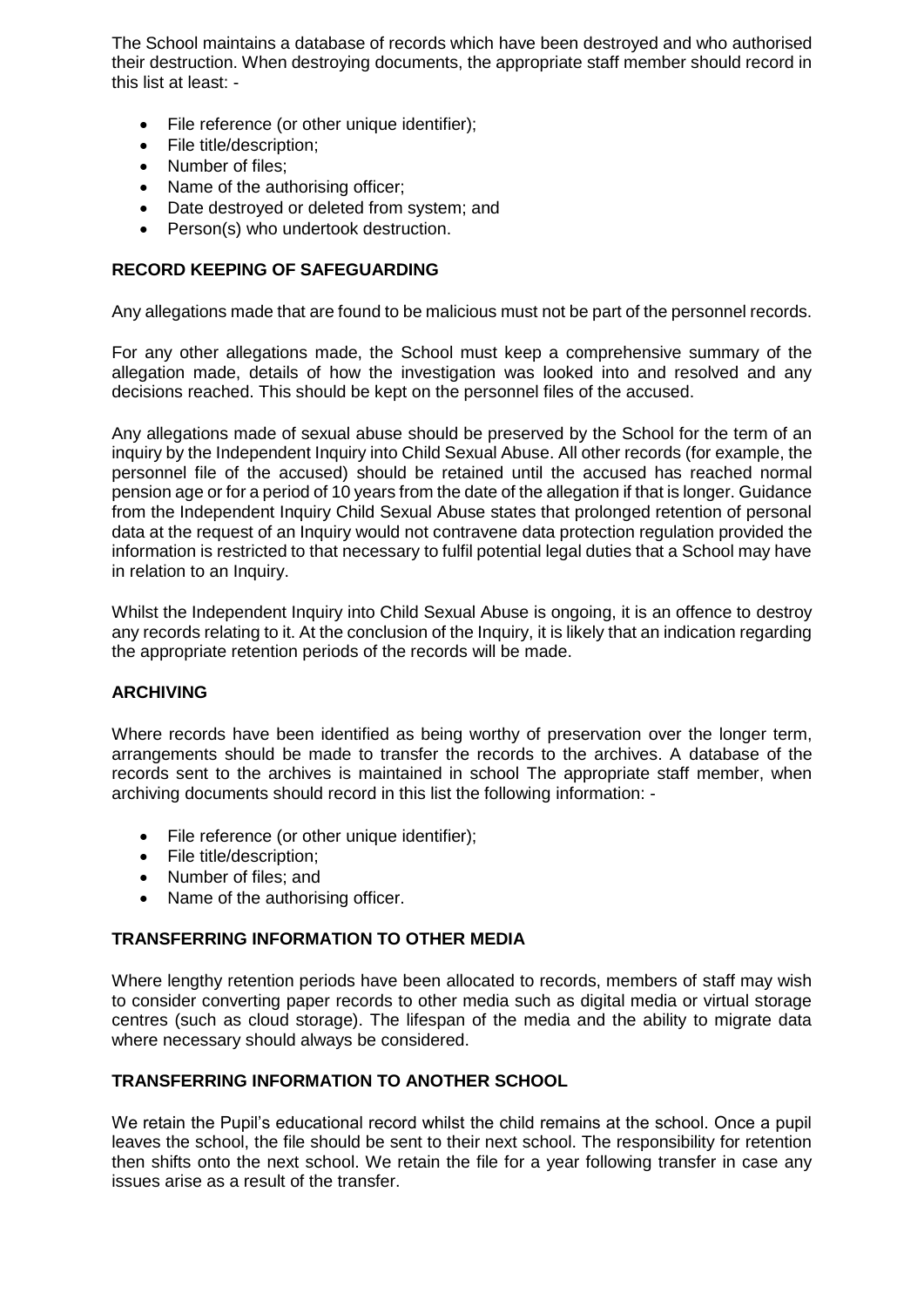We may delay destruction for a further period where there are special factors such as potential litigation.

# **RESPONSIBILITY AND MONITORING**

The Head teacher has primary and day-to-day responsibility for implementing this Policy. The Data Protection Officer, in conjunction with the School, is responsible for monitoring its use and effectiveness and dealing with any queries on its interpretation. The Data Protection Officer will consider the suitability and adequacy of this policy and report improvements directly to management.

Internal control systems and procedures will be subject to regular audits to provide assurance that they are effective in creating, maintaining and removing records.

Management at all levels are responsible for ensuring those reporting to them are made aware of and understand this Policy and are given adequate and regular training on it.

## **EMAILS**

Emails accounts are not a case management tool in itself. Generally emails may need to fall under different retention periods (for example, an email regarding a health and safety report will be subject to a different time frame to an email which forms part of a pupil record). It is important to note that the retention period will depend on the content of the email and it is important that staff file those emails in the relevant areas to avoid the data becoming lost.

## **PUPIL RECORDS**

All Schools with the exception of independent schools, are under a duty to maintain a pupil record for each pupil. Early Years will have their own separate record keeping requirements. If a child changes schools, the responsibility for maintaining the pupil record moves to the next school. We retain the file for a year following transfer in case any issues arise as a result of the transfer.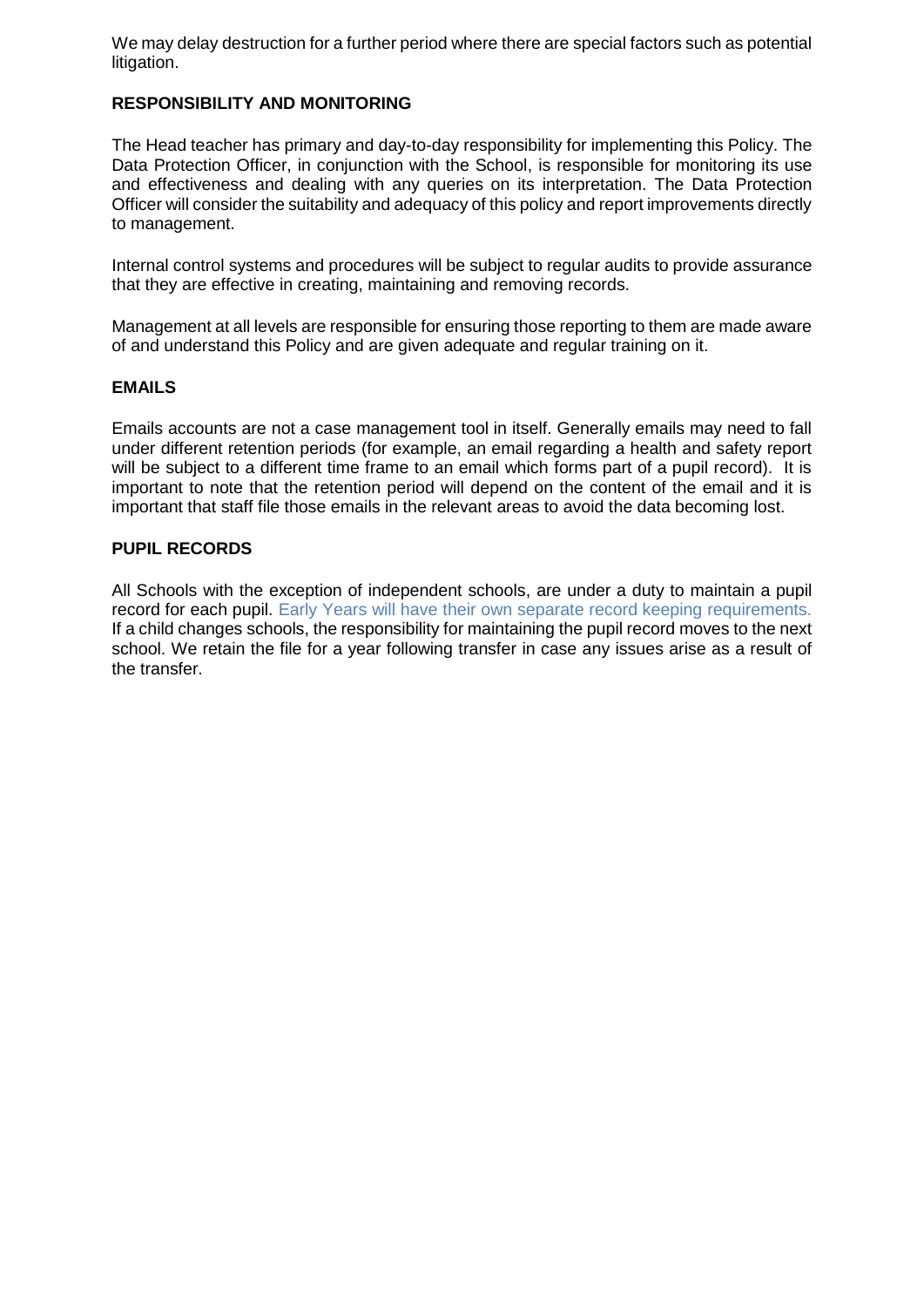#### **RETENTION SCHEDULE**

| <b>FILE DESCRIPTION</b>                                                                                             | <b>RETENTION PERIOD</b>                                                                                                                                                                                                                                                                                             |
|---------------------------------------------------------------------------------------------------------------------|---------------------------------------------------------------------------------------------------------------------------------------------------------------------------------------------------------------------------------------------------------------------------------------------------------------------|
| <b>Employment Records</b>                                                                                           |                                                                                                                                                                                                                                                                                                                     |
| Job applications and<br>interview<br>records<br>0f<br>unsuccessful candidates                                       | <b>Six</b><br>months<br>after<br>notifying<br>unsuccessful<br>candidates, unless the school has applicants'<br>consent to keep their CVs for future reference. In<br>this case, application forms will give applicants<br>the opportunity to object to their details being<br>retained                              |
| Job applications and<br>interview<br>records<br>οf<br>successful candidates                                         | 6 years after employment ceases                                                                                                                                                                                                                                                                                     |
| Written particulars of employment, contracts of<br>employment<br>changes<br>and<br>to<br>terms<br>and<br>conditions | 6 years after employment ceases                                                                                                                                                                                                                                                                                     |
| documentation<br>Right<br>work<br>including<br>to<br>identification documents                                       | 6 years after employment ceases                                                                                                                                                                                                                                                                                     |
| Immigration checks                                                                                                  | Two years after the termination of employment                                                                                                                                                                                                                                                                       |
| DBS checks and disclosures of criminal records<br>forms                                                             | As soon as practicable after the check has been<br>completed and the outcome recorded (i.e.<br>whether it is satisfactory or not) unless in<br>exceptional circumstances (for example to allow<br>for consideration and resolution of any disputes<br>or complaints) in which case, for no longer than<br>6 months. |
| Change of personal details notifications                                                                            | No longer than 6 months after receiving this<br>notification                                                                                                                                                                                                                                                        |
| Emergency contact details                                                                                           | Destroyed on termination                                                                                                                                                                                                                                                                                            |
| Personnel, disciplinary and training records                                                                        | While employment continues and up to six years<br>after employment ceases                                                                                                                                                                                                                                           |
| Annual leave records                                                                                                | Six years after the end of tax year they relate to<br>or possibly longer if leave can be carried over<br>from year to year                                                                                                                                                                                          |
| Consents for the processing of personal and<br>sensitive data                                                       | For as long as the data is being processed and<br>up to 6 years afterwards                                                                                                                                                                                                                                          |
| <b>Working Time Regulations:</b><br>Opt out forms<br>Records of compliance with WTR<br>$\bullet$                    | Two years from the date on which they<br>were entered into<br>Two years after the relevant period                                                                                                                                                                                                                   |
| Allegations of a child protection nature against a<br>member of staff including where the allegation is<br>founded  | 10 years from the date of the allegation or the<br>person's normal retirement age (whichever is<br>longer). This should be kept under review.                                                                                                                                                                       |
| Malicious allegations should be removed.<br><b>Financial and Payroll Records</b>                                    |                                                                                                                                                                                                                                                                                                                     |
| Pension records                                                                                                     | 12 years                                                                                                                                                                                                                                                                                                            |

| Pension records                                 | 12 years                                             |
|-------------------------------------------------|------------------------------------------------------|
| Retirement benefits schemes – notifiable events | 6 years from the end of the scheme year in which     |
| (for example, relating to incapacity)           | the event took place                                 |
| Payroll and wage records                        | 6 years after end of tax year they relate to         |
| Maternity/Adoption/Paternity Leave records      | 3 years after end of tax year they relate to         |
| <b>Statutory Sick Pay</b>                       | 3 years after the end of the tax year they relate to |